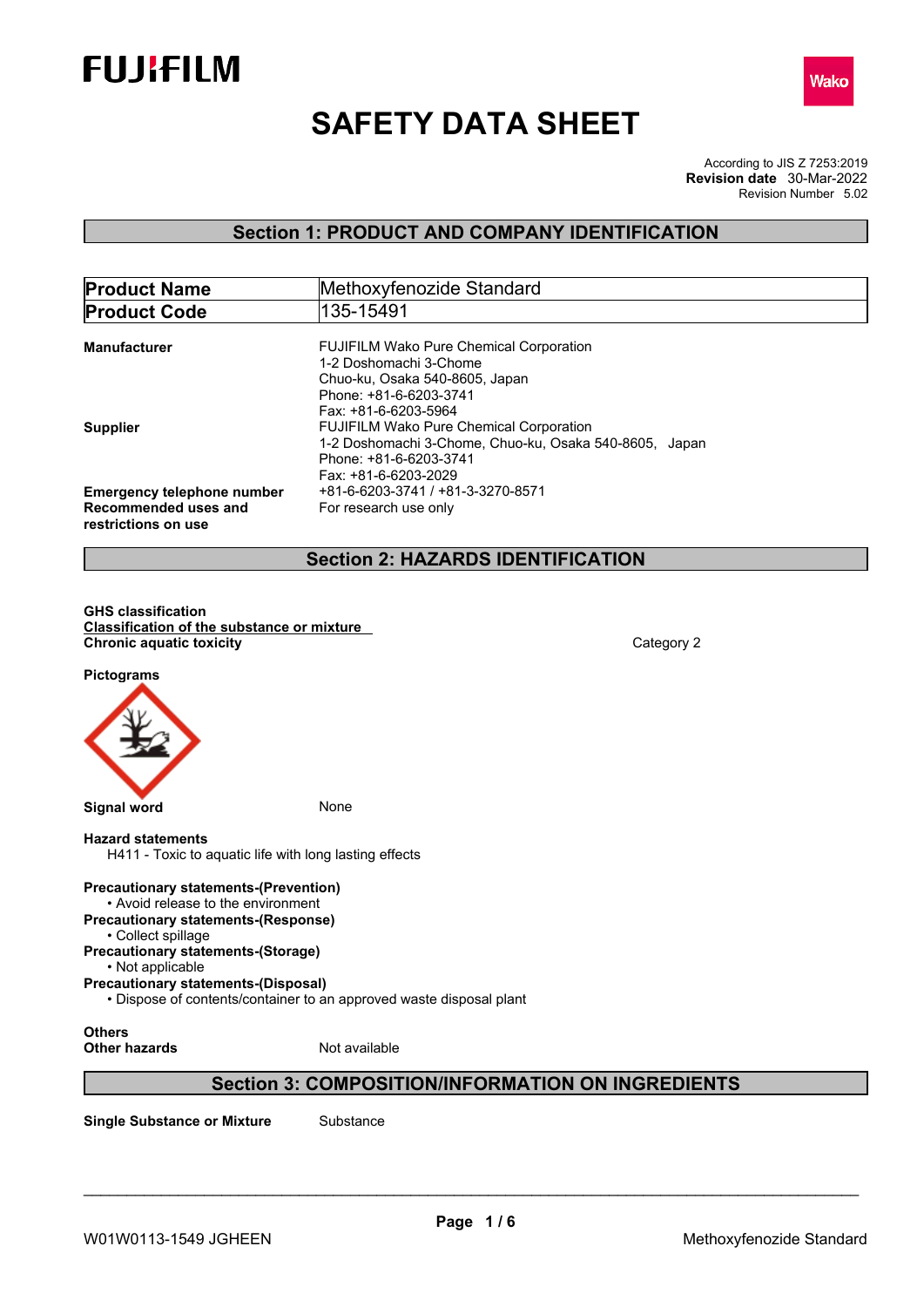**Formula** C22H28N2O3

| <b>Chemical Name</b> | Weight-%     | <b>Molecular weight</b> | <b>ENCS</b>                                | <b>ISHL No.</b>                 | <b>CAS RN</b> |
|----------------------|--------------|-------------------------|--------------------------------------------|---------------------------------|---------------|
| Methoxytenozide      | 98.0         | 368.47                  | N/A                                        | $-2520$<br>$\rightarrow$<br>4-1 | 161050-58-4   |
| Note on ISHL No.:    | n the<br>i m |                         | table means announced chemical substances. |                                 |               |

**Impurities and/or Additives:** Not applicable

# **Section 4: FIRST AID MEASURES**

#### **Inhalation**

Remove to fresh air. If symptoms persist, call a physician.

#### **Skin contact**

Wash off immediately with soap and plenty of water. If symptoms persist, call a physician.

#### **Eye contact**

IF IN EYES: Rinse cautiously with water for several minutes. Remove contact lenses, if present and easy to do. Continue rinsing. Immediate medical attention is required.

#### **Ingestion**

Rinse mouth. Never give anything by mouth to an unconscious person. Call a physician or poison control center immediately. Do not induce vomiting without medical advice.

# **Protection of first-aiders**

Use personal protective equipment as required.

# **Section 5: FIRE FIGHTING MEASURES**

#### **Suitable extinguishing media**

Water spray (fog), Carbon dioxide (CO2), Foam, Extinguishing powder, Sand

# **Unsuitable extinguishing media**

No information available

### **Specific hazards arising from the chemical product**

Thermal decomposition can lead to release of irritating and toxic gases and vapors.

**Special extinguishing method**

#### No information available **Special protective actions for**

**fire-fighters**

Use personal protective equipment as required.Firefighters should wear self-contained breathing apparatus and full firefighting turnout gear.

# **Section 6: ACCIDENTAL RELEASE MEASURES**

#### **Personal precautions, protective equipment and emergency procedures**

For indoor, provide adequate ventilation process until the end of working. Deny unnecessary entry other than the people involved by, for example, using a rope. While working, wear appropriate protective equipments to avoid adhering it on skin, or inhaling the gas. Work from windward, and retract the people downwind.

### **Environmental precautions**

To be careful not discharged to the environment without being properly handled waste water contaminated.

**Methods and materials for contaminent and methods and materials for cleaning up**

Sweep up and gather scattered particles, and collect it in an empty airtight container.

**Recoverly, neutralization**

#### No information available **Secondary disaster prevention measures**

Clean contaminated objects and areas thoroughly observing environmental regulations.

# **Section 7: HANDLING AND STORAGE**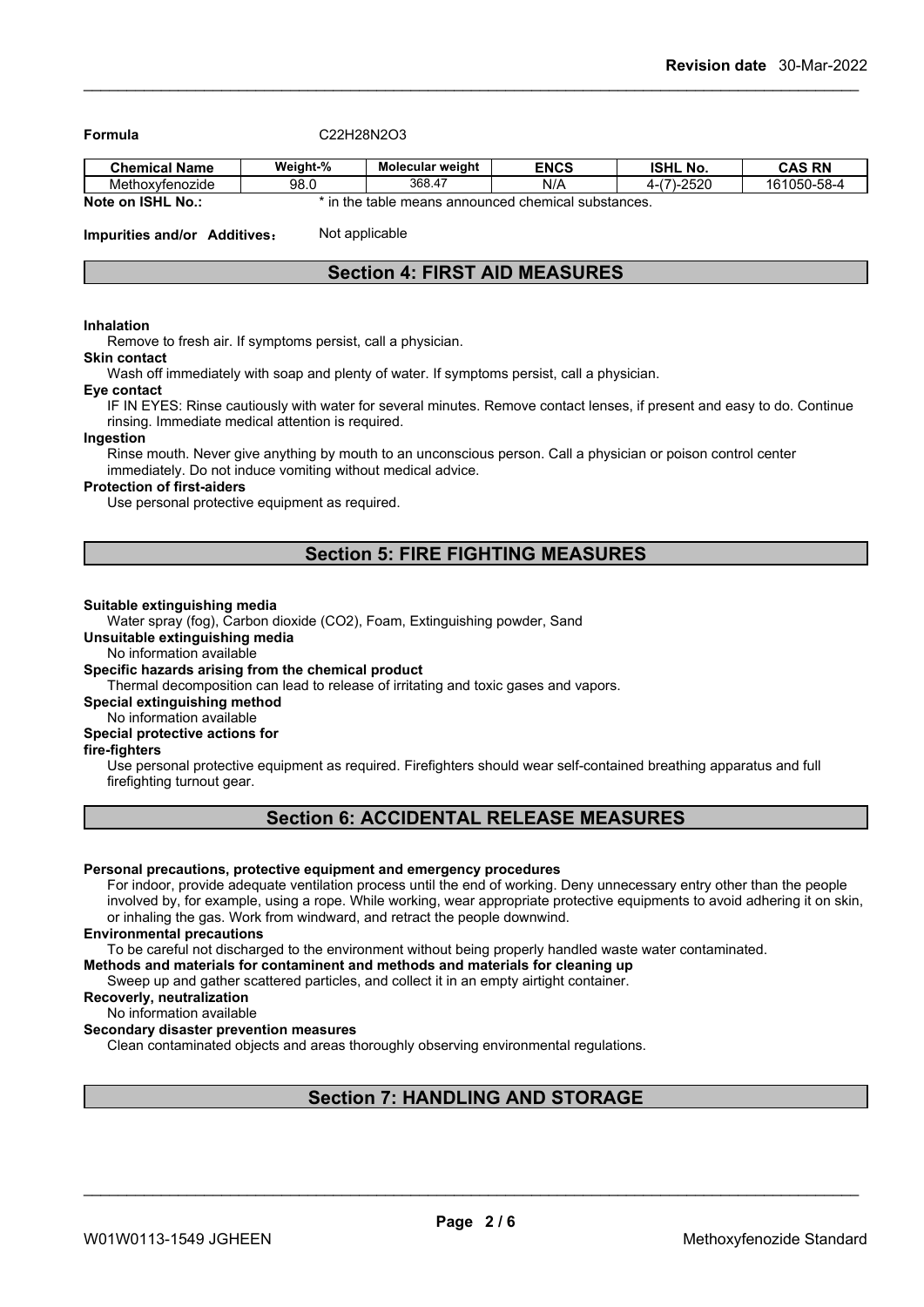# **Handling**

# **Technical measures**

Avoid contact with strong oxidizing agents. Use with local exhaust ventilation.

**Precautions**

Do not rough handling containers, such as upsetting, falling, giving a shock, and dragging Prevent leakage, overflow, and scattering. Not to generate steam and dust in vain. Seal the container after use. After handling, wash hands and face, and then gargle In places other than those specified, should not be smoking or eating and drinking Should not be brought contaminated protective equipment and gloves to rest stops Deny unnecessary entry of non-emergency personnel to the handling area

#### **Safety handling precautions**

Avoid contact with skin, eyes or clothing. Use personal protective equipment as required.

| <b>Storage</b>            |                                                                                    |
|---------------------------|------------------------------------------------------------------------------------|
| Safe storage conditions   |                                                                                    |
|                           |                                                                                    |
| <b>Storage conditions</b> | Keep container protect from light tightly closed. Store in a cool (2-10 °C) place. |
| Safe packaging material   | <b>Glass</b>                                                                       |
| Incompatible substances   | Strong oxidizing agents                                                            |

# **Section 8: EXPOSURE CONTROLS/PERSONAL PROTECTION**

#### **Engineering controls**

In case of indoor workplace, seal the source or use a local exhaust system. Provide the safety shower facility, and handand eye-wash facility. And display their position clearly.

**Exposure limits** This product, as supplied, does not contain any hazardous materials with occupational exposure limits established by the region specific regulatory bodies.

#### **Personal protective equipment**

**Respiratory protection** Dust mask Hand **protection Protection gloves Eye protection** protective eyeglasses or chemical safety goggles **Skin and body protection** Long-sleeved work clothes

**General hygiene considerations**

Handle in accordance with good industrial hygiene and safety practice.

# **Section 9: PHYSICAL AND CHEMICAL PROPERTIES**

| <b>Form</b>                                            |                                                                 |
|--------------------------------------------------------|-----------------------------------------------------------------|
| Color                                                  | white                                                           |
| Appearance                                             | crystalline powder - powder                                     |
| Odor                                                   | no data available                                               |
| Melting point/freezing point                           | $204 - 208$ °C                                                  |
| Boiling point, initial boiling point and boiling range | no data available                                               |
| <b>Flammability</b>                                    | no data available                                               |
| <b>Evaporation rate:</b>                               | no data available                                               |
| Flammability (solid, gas):                             | no data available                                               |
| Upper/lower flammability or                            |                                                                 |
| explosive limits                                       |                                                                 |
| Upper:                                                 | no data available                                               |
| Lower:                                                 | no data available                                               |
| <b>Flash point</b>                                     | no data available                                               |
| Auto-ignition temperature:                             | no data available                                               |
| Decomposition temperature:                             | no data available                                               |
| рH                                                     | no data available                                               |
| Viscosity (coefficient of viscosity)                   | no data available                                               |
| <b>Dynamic viscosity</b>                               | no data available                                               |
| <b>Solubilities</b>                                    | Ethanol and acetone: soluble . water: practically insoluble, or |
|                                                        | insoluble.                                                      |
| n-Octanol/water partition coefficient: (log Pow)       | 3.7                                                             |
| Vapour pressure                                        | no data available                                               |
| Specific Gravity / Relative density                    | no data available                                               |
| <b>Vapour density</b>                                  | no data available                                               |
| <b>Particle characteristics</b>                        | no data available                                               |
|                                                        |                                                                 |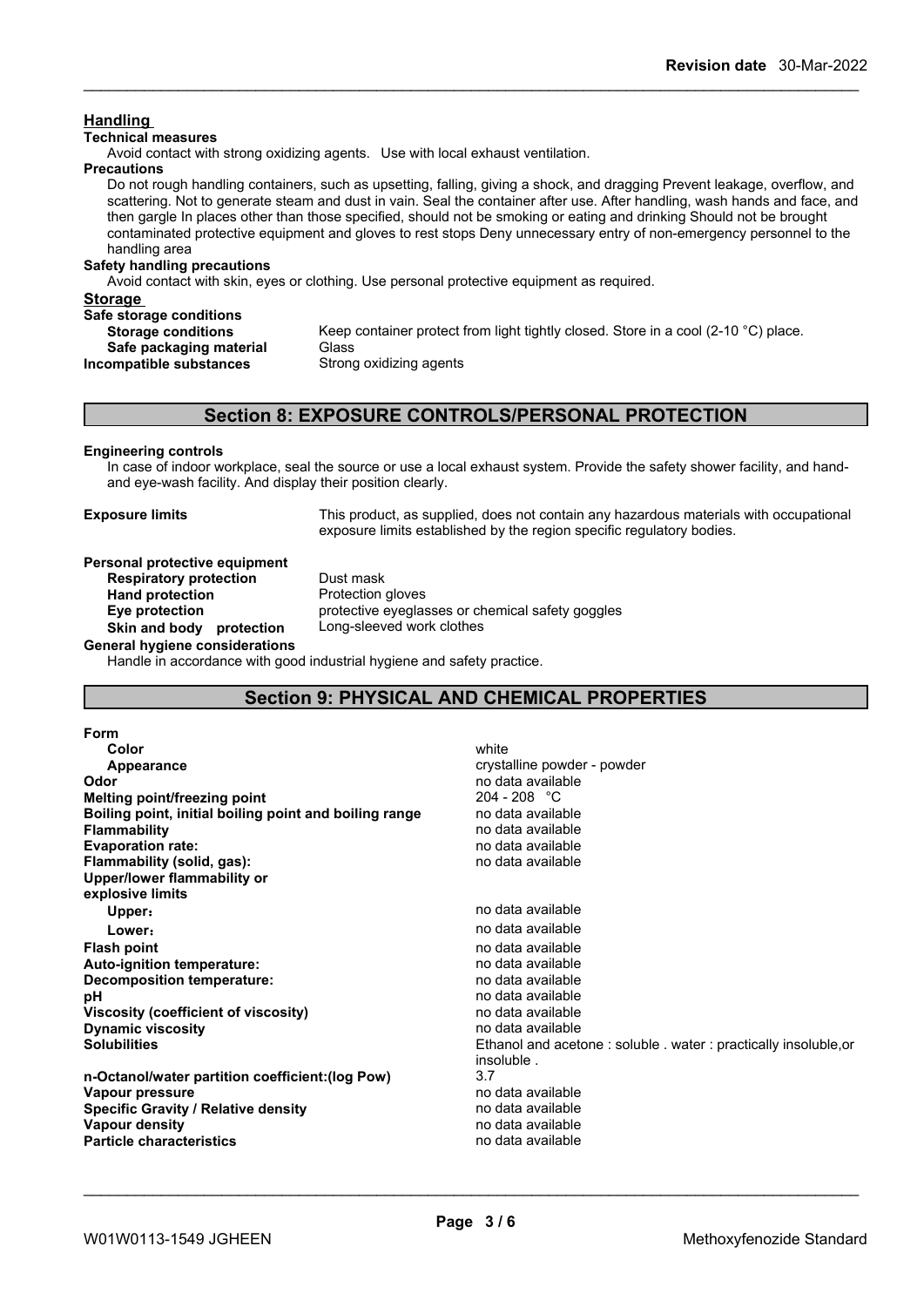# **Section 10: STABILITY AND REACTIVITY**

#### **Stability**

**Reactivity** no data available **Chemical stability** May be altered by light. **Hazardous reactions** None under normal processing **Conditions to avoid** Extremes of temperature and direct sunlight **Incompatible materials** Strong oxidizing agents **Hazardous decomposition products** Carbon monooxide (CO), Carbon dioxide (CO2), Nitrogen oxides (NOx)

# **Section 11: TOXICOLOGICAL INFORMATION**

| <b>Acute toxicity</b> |                   |                    |                                  |
|-----------------------|-------------------|--------------------|----------------------------------|
| <b>Chemical Name</b>  | Oral LD50         | <b>Dermal LD50</b> | <b>LC50</b><br><b>Inhalation</b> |
| Methoxyfenozide       | Rat<br>5000 mg/kg | 2000 mg/kg<br>Rat  | Rat<br>4 F<br>- 4.3 mg/l         |

| <b>Skin irritation/corrosion</b>  | no data available |
|-----------------------------------|-------------------|
| Serious eye damage/ irritation    | no data available |
| Respiratory or skin sensitization | no data available |
| Reproductive cell mutagenicity    | no data available |
| Carcinogenicity                   | no data available |
| <b>Reproductive toxicity</b>      | no data available |
| <b>STOT-single exposure</b>       | no data available |
| <b>STOT-repeated exposure</b>     | no data available |
| <b>Aspiration hazard</b>          | no data available |

# **Section 12: ECOLOGICAL INFORMATION**

#### **Ecotoxicity**

| <b>Chemical Name</b> | plants<br>Algae/aguatic | $-$<br>™ish | Crustacea                              |
|----------------------|-------------------------|-------------|----------------------------------------|
| Methoxyfenozide      | N/A                     | N/A         | Daphnia<br>48 K<br>ma/L<br>ווסד<br>◡.≀ |

**Other data** no data available

| Persistence and degradability    | No information available |  |
|----------------------------------|--------------------------|--|
| <b>Bioaccumulative potential</b> | No information available |  |
| Mobility in soil                 | No information available |  |
| Hazard to the ozone layer        | No information available |  |

# **Section 13: DISPOSAL CONSIDERATIONS**

# **Waste from residues**

Disposal should be in accordance with applicable regional, national and local laws and regulations. **Contaminated container and contaminated packaging**

Disposal should be in accordance with applicable regional, national and local laws and regulations.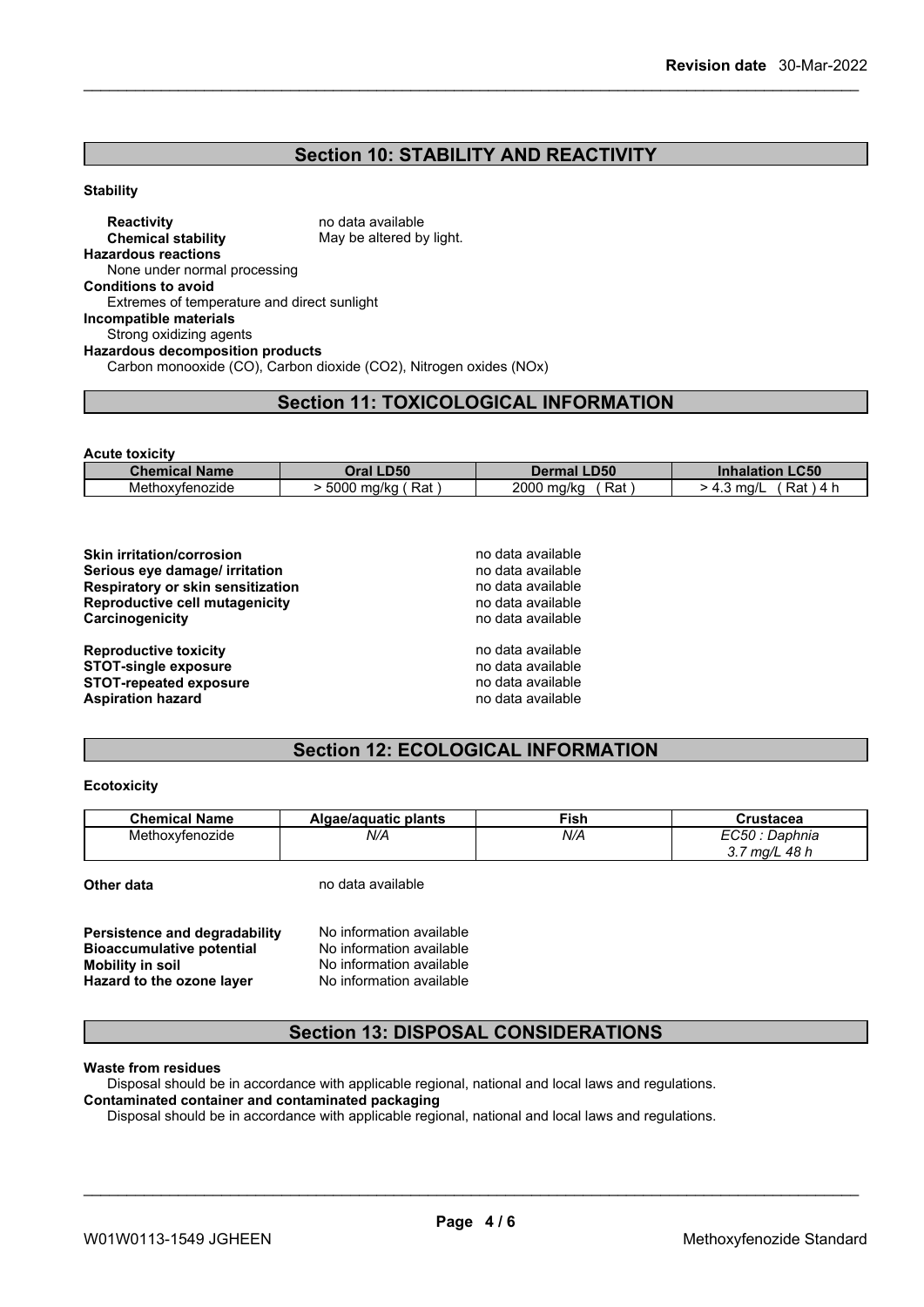# **Section 14: TRANSPORT INFORMATION**

| <b>ADR/RID</b>                                                 |                                                                      |
|----------------------------------------------------------------|----------------------------------------------------------------------|
| <b>UN number</b>                                               | <b>UN3077</b>                                                        |
| Proper shipping name:                                          | Environmentally hazardous substance, solid, n.o.s. (Methoxyfenozide) |
| UN classfication                                               | 9                                                                    |
| <b>Subsidiary hazard class</b>                                 |                                                                      |
| Packing group                                                  | Ш                                                                    |
| <b>Marine pollutant</b>                                        | Yes                                                                  |
| <b>IMDG</b>                                                    |                                                                      |
| UN number                                                      | <b>UN3077</b>                                                        |
| Proper shipping name:                                          | Environmentally hazardous substance, solid, n.o.s. (Methoxyfenozide) |
| UN classfication                                               | 9                                                                    |
| <b>Subsidiary hazard class</b>                                 |                                                                      |
| Packing group                                                  | Ш                                                                    |
| <b>Marine pollutant (Sea)</b>                                  | Yes                                                                  |
| <b>Transport in bulk according to</b> No information available |                                                                      |
| Annex II of MARPOL 73/78 and                                   |                                                                      |
| the <b>IBC</b> Code                                            |                                                                      |
| <b>IATA</b>                                                    |                                                                      |
| UN number                                                      | <b>UN3077</b>                                                        |
| Proper shipping name:                                          | Environmentally hazardous substance, solid, n.o.s. (Methoxyfenozide) |
| <b>UN classfication</b>                                        | 9                                                                    |
| <b>Subsidiary hazard class</b>                                 |                                                                      |
| Packing group                                                  | Ш                                                                    |
| <b>Environmentally Hazardous</b>                               | Yes                                                                  |
| <b>Substance</b>                                               |                                                                      |

# **Section 15: REGULATORY INFORMATION**

| International Inventories                       |                                                                                                                                                        |
|-------------------------------------------------|--------------------------------------------------------------------------------------------------------------------------------------------------------|
| <b>EINECS/ELINCS</b>                            |                                                                                                                                                        |
| <b>TSCA</b>                                     |                                                                                                                                                        |
| Japanese regulations                            |                                                                                                                                                        |
| <b>Fire Service Act</b>                         | Not applicable                                                                                                                                         |
| <b>Poisonous and Deleterious</b>                | Not applicable                                                                                                                                         |
| <b>Substances Control Law</b>                   |                                                                                                                                                        |
| Industrial Safety and Health Act Not applicable |                                                                                                                                                        |
| Regulations for the carriage                    | Noxious Substances (Ordinance Art.3, Ministry of Transportation Ordinance Regarding                                                                    |
| and storage of dangerous                        | Transport by Ship and Storage, Attached Table 1)                                                                                                       |
| goods in ship                                   |                                                                                                                                                        |
| <b>Civil Aeronautics Law</b>                    | Misellaneous Dangerous Substances and Articles (Ordinance Art. 194, MITL Nortification<br>for Air Transportation of Explosives etc., Attached Table 1) |
| Pollutant Release and Transfer Not applicable   |                                                                                                                                                        |
| <b>Register Law</b>                             |                                                                                                                                                        |
| (~2023.3.31)                                    |                                                                                                                                                        |
| <b>Pollutant Release and Transfer</b>           | Class 2                                                                                                                                                |
| <b>Register Law</b>                             |                                                                                                                                                        |
| (2023/4/1)                                      |                                                                                                                                                        |
| Class 2 - No.                                   | 807                                                                                                                                                    |
| <b>Export Trade Control Order</b>               | Not applicable                                                                                                                                         |
|                                                 | <b>Section 16: OTHER INFORMATION</b>                                                                                                                   |
| Koy literature references and                   | NUTE: Notional Institute of Technology and Evaluation (IADANI)                                                                                         |

| Key literature references and | NITE: National Institute of Technology and Evaluation (JAPAN)                   |
|-------------------------------|---------------------------------------------------------------------------------|
| sources for data etc.         | http://www.safe.nite.go.jp/japan/db.html                                        |
|                               | IATA dangerous Goods Regulations                                                |
|                               | RTECS: Registry of Toxic Effects of Chemical Substances                         |
|                               | Japan Industrial Safety and Health Association GHS Model SDS                    |
|                               | Dictionary of Synthetic Oraganic Chemistry, SSOCJ, Koudansha Scientific Co.Ltd. |